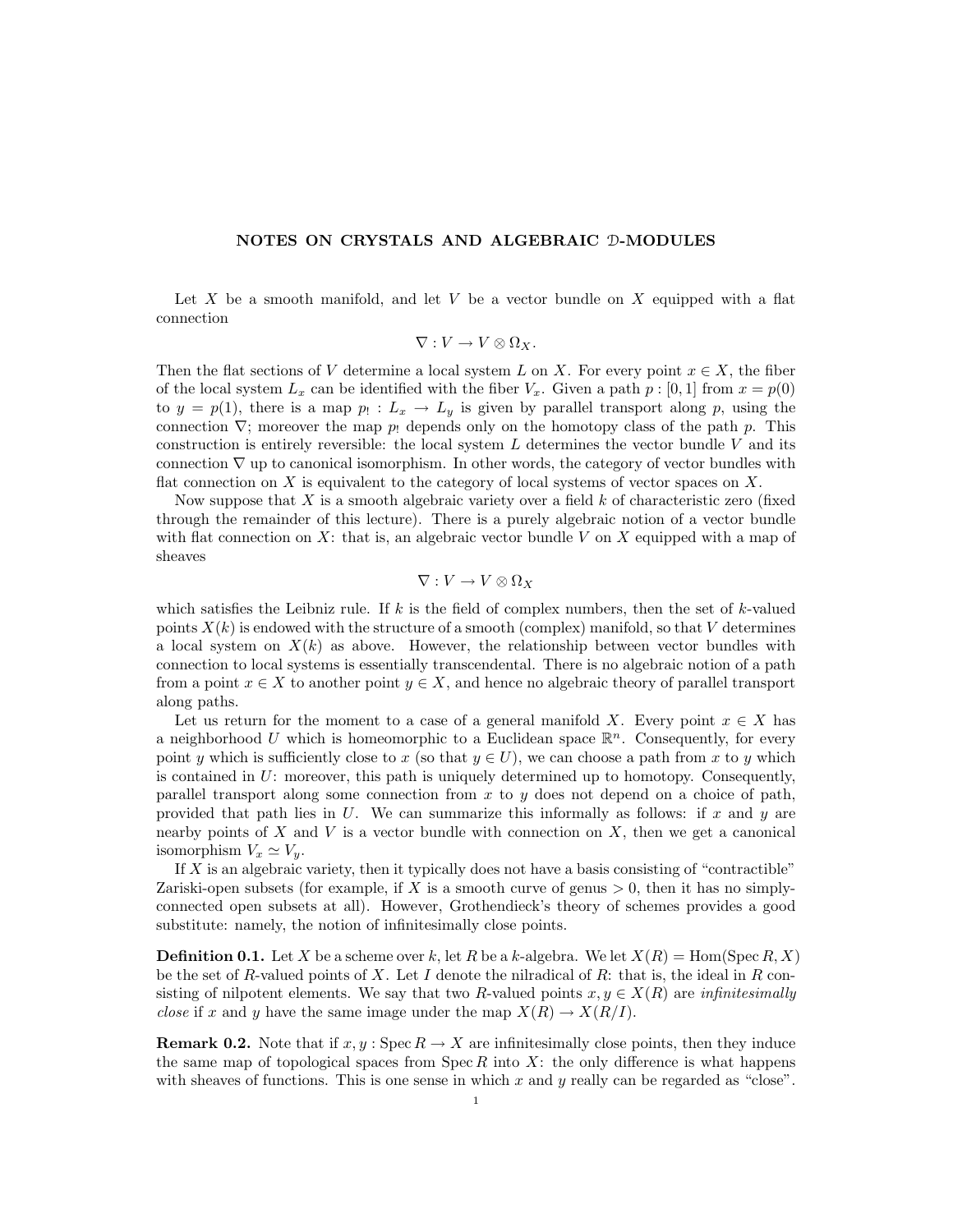Using this notion of "infinitesimally close" points, we can formulate what it means for a sheaf  $\mathcal F$  on a scheme X to have a good theory of "parallel transport along short distances":

**Definition 0.3.** [Grothendieck] Let X be a smooth scheme over k. A crystal of quasi-coherent sheaves on X consists of the following data:

- (1) A quasi-coherent sheaf  $\mathcal F$  on X. For every R-valued point  $x : \operatorname{Spec} R \to X$ , the pullback  $x^*(\mathcal{F})$  can be regarded as a quasi-coherent sheaf on Spec R: that is, as an R-module. We will denote this R-module by  $\mathcal{F}_x$ .
- (2) For every pair of infinitesimally close points  $x, y \in X(R)$ , an isomorphism of R-modules  $\eta_{x,y} : \mathfrak{F}(x) \to \mathfrak{F}(y)$ . These isomorphisms are required to be functorial in the following sense: let  $R \to R'$  be any map of commutative rings, so that x and y have images  $x', y' \in X(R')$ . Then

$$
\eta_{x',y'} : \mathfrak{F}(x') \simeq \mathfrak{F}(x) \otimes_R R' \to \mathfrak{F}(y) \otimes_R R' \simeq \mathfrak{F}(y')
$$

is obtained from  $\eta_{x,y}$  by tensoring with  $R'$ .

(3) Let  $x, y, z \in X(R)$ . If x is infinitesimally close to y and y is infinitesimally close to z, then x is infinitesimally close to z; we require that  $\eta_{x,z} \simeq \eta_{y,z} \circ \eta_{x,y}$ . In particular (taking  $x = y = z$ ), we see that  $\eta_{x,x}$  is the identity on  $\mathcal{F}(x)$ , and (taking  $x = z$ ) that  $\eta_{x,y}$  is inverse to  $\eta_{y,x}$ .

There is another way to formulate Definition 0.3. Let  $X$  be an arbitrary functor from commutative rings to sets, not necessarily a functor which is representable by a scheme. A quasi-coherent sheaf F on X consists of a specification, for every R-point  $x \in X(R)$ , of an R-module  $\mathcal{F}(x)$ , which is compatible with base change in the following sense:

- (a) If  $R \to R'$  is a map of commutative rings and  $x' \in X(R')$  is the image of X, we are given an isomorphism  $\alpha_{x,x'} : \mathfrak{F}(x') \simeq \mathfrak{F}(x) \otimes_R R'.$
- (b) Given a pair of maps  $R \to R' \to R''$  and a point  $x \in X(R)$  having images  $x' \in X(R')$ and  $x'' \in X(R'')$ , the map  $\alpha_{x,x''}$  is given by the composition

$$
\mathcal{F}(x) \otimes_R R'' \longrightarrow (\mathcal{F}(x) \otimes_R R') \otimes_{R'} R''
$$
  

$$
\xrightarrow{\alpha_{x,x'}} \qquad \mathcal{F}(x') \otimes_{R'} R''
$$
  

$$
\xrightarrow{\alpha_{x',x''}} \qquad \mathcal{F}(x'').
$$

If  $X$  is a scheme, then this definition recovers the usual notion of a quasi-coherent sheaf on X. We define  $X^{dr}$ , the *deRham stack* of X, to be the functor given by the formula  $X^{dr}(R)$  =  $X(R/I)$ , where I is the nilradical of R. If X is a smooth scheme, then the map  $X(R) \to X(R/I)$ is surjective, so that  $X^{dr}(R)$  can be described as the quotient of  $X(R)$  by the relation of "infinitesimal closeness". Unwinding the definitions, we see that a crystal of quasi-coherent sheaves on X is essentially the same thing as a quasi-coherent sheaf on  $X^{dr}$ .

The main point of introducing these definitions is the following result:

**Theorem 0.4.** Let  $X$  be a smooth scheme over  $k$ . Then the category of crystals of quasicoherent sheaves on X is equivalent to the category of quasi-coherent  $\mathcal{D}_X$ -modules.

The equivalence of Theorem 0.4 is compatible with the forgetful functor to quasi-coherent sheaves. In other words, we are asserting that if  $\mathcal F$  is a quasi-coherent sheaf on X, then equipping F with a flat connection  $\nabla$  :  $\mathcal{F} \to \mathcal{F} \otimes \Omega_X$  is equivalent to endowing F with the structure of a crystal. This can be regarded as an algebro-geometric version of the equivalence of categories mentioned at the beginning of this lecture.

We now sketch the proof of Theorem 0.4. Fix a quasi-coherent sheaf  $\mathcal F$  on X. We would like to understand, in more concrete terms, how to endow  $\mathcal F$  with the structure (2) described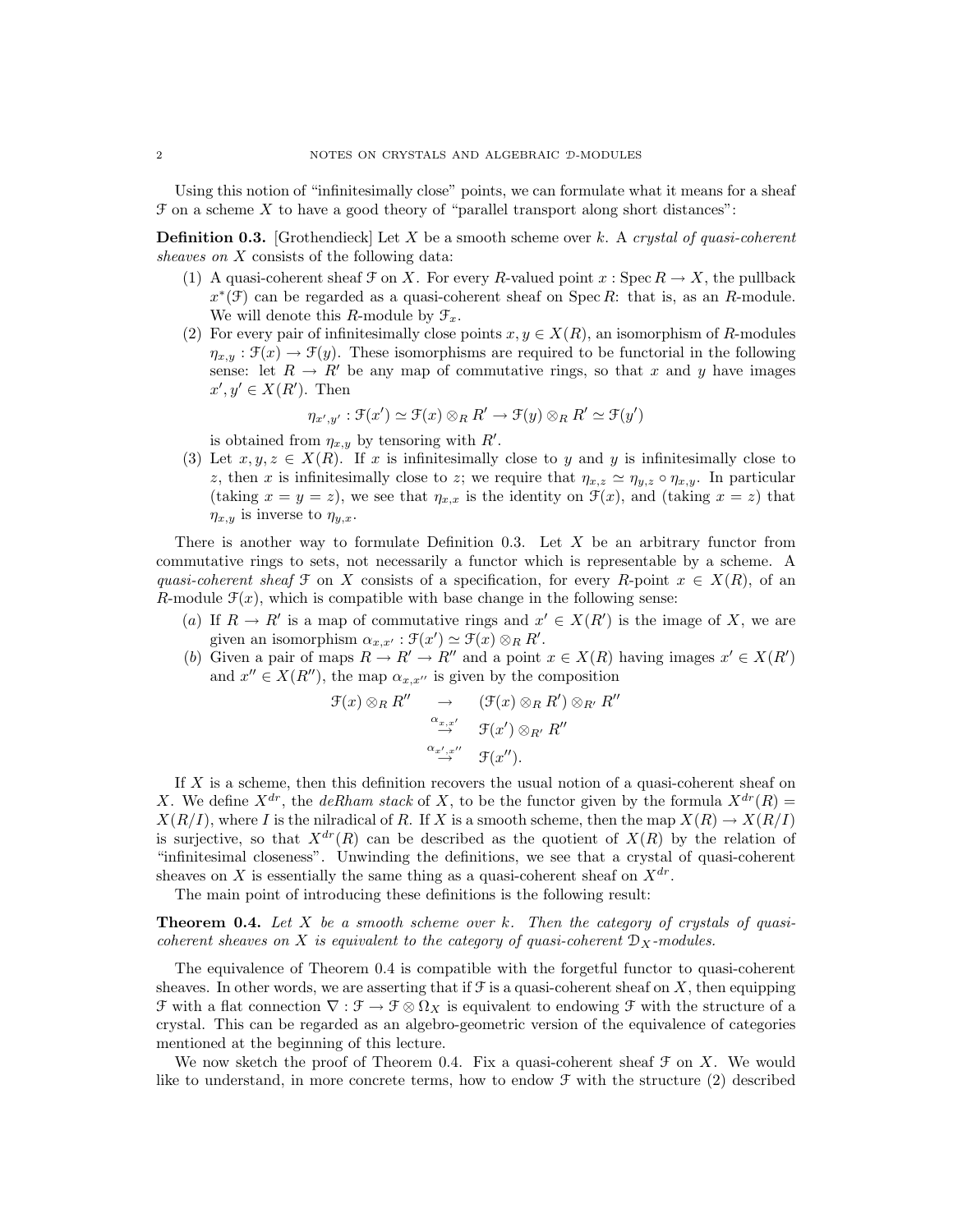in Definition 0.3. To this end, we note that a pair of R-points  $x, y \in X(R)$  can be regarded as an R-point of the product  $X \times X$ . The points x and y are infinitesimally close if and only if the map  $Spec R/I \to Spec R \to X \times X$  factors through the diagonal. This is equivalent to the requirement that the map  $Spec R \to X \times X$  factor set-theoretically through the diagonal. In other words, it is equivalent to the requirement that  $(x, y)$ : Spec  $R \to X \times X$  factors through  $(X \times X)^\vee$ , where  $(X \times X)^\vee$  denotes the formal completion of  $X \times X$  along the diagonal.

More concretely, let  $\mathcal J$  denote the ideal sheaf of the diagonal closed immersion  $X \to X \times X$ . For each  $n \geq 0$ , we let  $\mathcal{J}^{n+1}$  denote the  $(n+1)$ st power of the ideal sheaf  $\mathcal{J}$ , and  $X^{(n)} \subseteq X \times X$ the corresponding closed subscheme. Then  $(X \times X)^\vee$  is defined to be the Ind-scheme  $\underline{\lim} X^{(n)}$ . At the level of points, this means that  $(X \times X)^{\vee}(R) \simeq \lim_{X \to \infty} X^{(n)}(R)$ . This is because given an R-point  $(x, y)$ : Spec  $R \to X \times X$ , the points  $x, y \in X(R)$  are infinitesimally close if and only if the ideal generated by  $(x, y)^*$  is contained in the nilradical of R, which is equivalent to the requirement that  $(x, y)^* \mathcal{J}^n$  has trivial image in R for  $n \gg 0$ .

Consequently, to supply the data described in (2), we need to give an isomorphism  $\pi_1^* \mathcal{F} \simeq$  $\pi_2^* \mathcal{F}$ , where  $\pi_1, \pi_2 : (X \times X)^\vee \to X$  denote the two projections. Let  $\pi_i^{(n)}$  denote the restriction of  $\pi_i$  to  $X^{(n)}$ ; we need to give a compatible family of maps  $(\pi_1^{(n)})^* \mathcal{F} \to (\pi_2^{(n)})^* \mathcal{F}$  of quasi-coherent sheaves on  $X^{(n)}$ . This is equivalent to giving a map of sheaves

$$
\mathfrak{F} \to (\pi_1^{(n)})_*(\pi_2^{(n)})^*\mathfrak{F}
$$

on X. To understand this data, we need to understand the functor  $(\pi_1^{(n)})_*(\pi_2^{(n)})^*$  from the category of quasi-coherent sheaves on X to itself.

Note that the underlying topological space of  $X^{(n)}$  coincides with the underlying topological space of X. We may therefore view the structure sheaf  $O_{X^{(n)}}$  as a sheaf on X; the projection maps  $\pi_1^{(n)}$  and  $\pi_2^{(n)}$  endow  $\mathcal{O}_{X^{(n)}}$  with two (different!)  $\mathcal{O}_X$ -module structures. The functor  $(\pi_1^{(n)})_*(\pi_2^{(n)})^*$  is given by the relative tensor product

$$
\mathfrak{F}\mapsto \mathfrak{O}_{X^{(n)}}\otimes_{\mathfrak{O}_X}\mathfrak{F}.
$$

Let  $\mathcal{D}_{X}^{\leq n}$  denote the sheaf of algebraic differential operators on X of order  $\leq n$ . There is a canonical pairing

$$
\langle,\rangle:\mathcal D^{\leq n}_{X}\otimes_{\mathcal O_X}\mathcal O_{X^{(n)}},
$$

which can be described as follows. Think of sections of  $\mathcal{O}_X$  as functions  $f(x)$ , and sections of  $\mathfrak{O}_{X^{(n)}}$  as functions  $g(x, y)$  of two variables, defined modulo the  $(n + 1)$ th power of  $\mathfrak{I}$ . Given a differential operator D on X, we can regard  $g(x, y)$  as a function of x (keeping y constant) to obtain a new function Dq of two variables. We now define  $\langle D, g \rangle(x) = (Dg)(x, x)$ . If D has order  $\leq n$ , then D carries  $\mathcal{J}^{n+1}$  into  $\mathcal{J}$ , so that the resulting function on X is independent of the choice of g.

The pairing defined above is actually perfect: it identifies  $\mathcal{O}_{X^{(n)}}$  with the  $\mathcal{O}_X$ -linear dual of  $\mathcal{D}_{X}^{\leq n}$ . We will check this in the special case where X is the affine line; the general case follows by the same reasoning, with more complicated notation. We can identify  $\mathcal{O}_X$  with the polynomial ring k[x] and  $\mathfrak{O}_{X^{(n)}}$  with the algebra  $k[x, y]/(x - y)^{n+1}$ . As a module over k[x], it is free on a basis  $\{(x,y)^k\}_{0\leq k\leq n}$ . On the other hand, we can identify  $\mathcal{D}_X^{\leq n}$  with the free  $\mathcal{O}_X$ -module generated by symbols  $\{\frac{1}{k!}(\frac{\partial}{\partial x})^k\}_{0\leq k\leq n}$ . A simple calculation shows that these bases are dual to one another under the pairing  $\langle , \rangle$ .

It follows that giving a map  $\mathcal{F} \to \mathcal{O}_{X^{(n)}} \otimes_{\mathcal{O}_X} \mathcal{F}$  is equivalent to giving a map  $\mathcal{D}_{X}^{\leq n} \otimes_{\mathcal{O}_X} \mathcal{F} \to \mathcal{F}$ . Giving a compatible family of such maps for each n is equivalent to giving a map  $\alpha : \mathcal{D}_X \otimes_{\mathcal{O}_X}$  $\mathcal{F} \to \mathcal{F}$ . Any such map determines parallel transport morphisms  $\eta_{x,y} : \mathcal{F}(x) \to \mathcal{F}(y)$  for an arbitrary pair of infinitesimally close points  $x, y \in X(R)$ .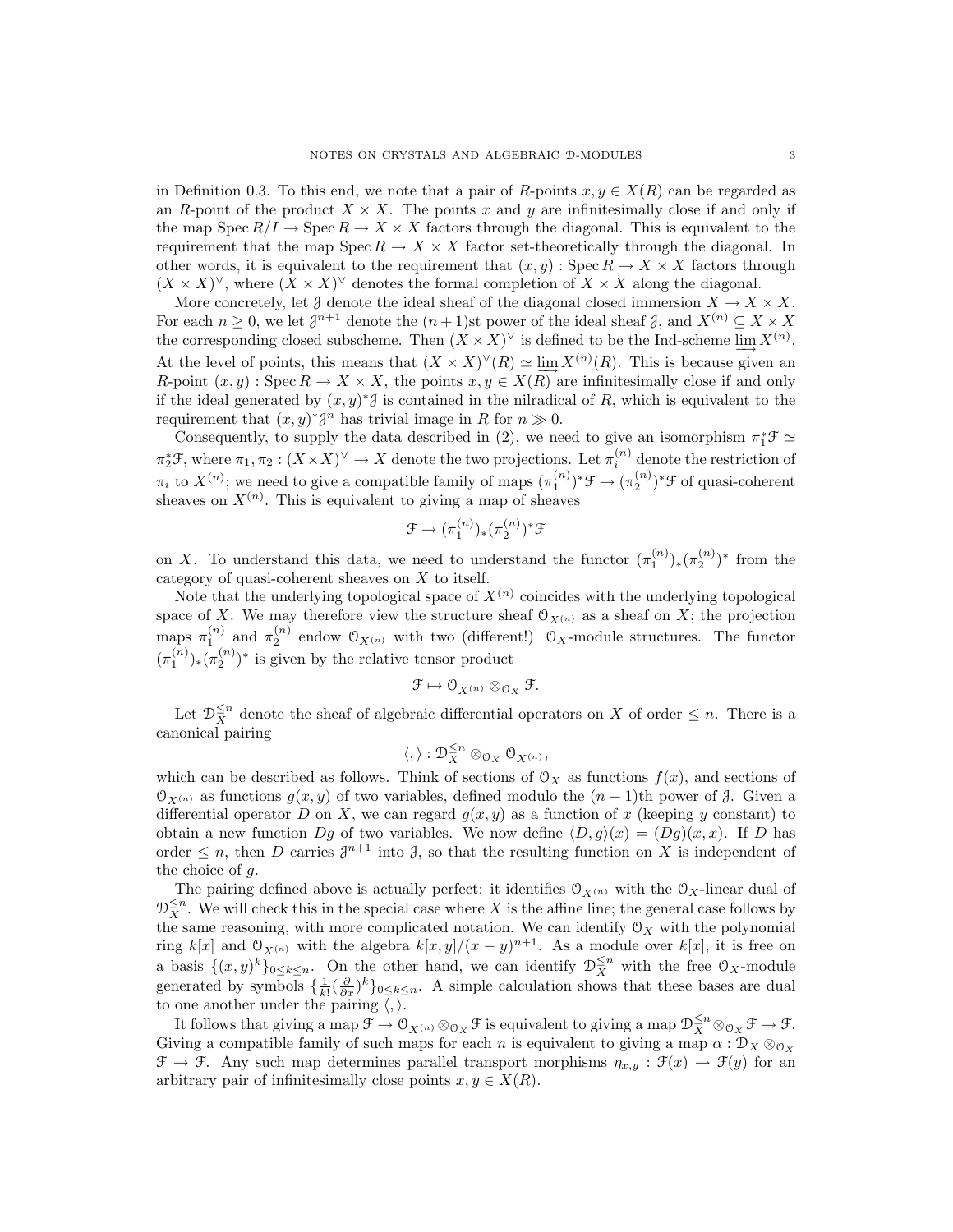To complete the analysis, we should spell out the meaning of condition (3) in Definition 0.3: under what conditions do we have  $\eta_{x,z} \simeq \eta_{y,z} \circ \eta_{x,y}$ ? The translation amounts to the commutativity of the diagram

$$
\mathcal{D}_X \otimes_{\mathcal{O}_X} \mathcal{D}_X \otimes_{\mathcal{O}_X} \mathcal{F} \xrightarrow{\alpha} \mathcal{D}_X \otimes_{\mathcal{O}_X} \mathcal{F}
$$

$$
\downarrow^{\beta} \qquad \qquad \downarrow^{\alpha}
$$

$$
\mathcal{D}_X \otimes_{\mathcal{O}_X} \mathcal{F} \xrightarrow{\alpha} \mathcal{F},
$$

where  $\beta$  is induced by the multiplication on  $\mathcal{D}_X$ . Similarly, the condition that  $\eta_{x,x} = id$  is equivalent to the requirement that the unit  $1 \in \mathcal{D}_X$  act by the identity on  $\mathcal{F}$  (together with transitivity, this guarantees that  $\eta_{x,y}$  is inverse to  $\eta_{y,x}$ , so thateach  $\eta_{x,y}$  is invertible). This proves Theorem 0.4: endowing  $\mathcal F$  with the structure of a crystal is equivalent to endowing  $\mathcal F$ with the structure of a  $\mathcal{D}_X$ -module, compatible with the existing  $\mathcal{O}_X$ -module structure on  $\mathcal{F}$ .

Theorem 0.4 provides us with two different ways to look at the same kind of structure. Each has its advantages:

- (a) The definition of a crystal of quasi-coherent sheaves was somewhat abstract. The theory of  $\mathcal{D}_X$ -modules provides a much more concrete approach to the same objects, and enables us to make use of a battery of tools (such as noncommutative algebra) in their study.
- (b) Definition 0.3 provides a very conceptual way of thinking about  $\mathcal{D}_X$ -modules. Given a quasi-coherent sheaf F which is described in some functorial way, it might be difficult to explicitly identify a connection  $\nabla$  or a  $\mathcal{D}_X$  action on  $\mathcal{F}$ . However, Definition 0.3 is easy to apply if we understand  $\mathcal F$  as a functor.
- $(c)$  The theory of crystals has quite a bit of flexibility. For example, differential operators are badly behaved if the variety  $X$  is not smooth. However, we can still contemplate quasi-coherent sheaves on the deRham stack  $X^{dr}$ . This turns out to behave badly in general, but it behaves well if we work with complexes of sheaves rather than sheaves (it recovers the usual derived category of quasi-coherent  $\mathcal D$ -modules on X, which can be obtained more concretely by embedding  $X$  in some smooth variety).

Another advantage of Definition 0.3 is that it adapts easily to nonlinear settings. For example, we have the following:

**Definition 0.5.** Let S be a smooth scheme over k. A crystal of schemes on S consists of the following data:

- (1) An S-scheme  $X \to S$ . For every R-valued point  $x : \text{Spec } R \to S$ , we will denote the pullback  $X \times_S \text{Spec } R$  by  $x^*X$ .
- (2) For every pair of infinitesimally close points  $x, y \in S(R)$ , an isomorphism of R-schemes  $\eta_{x,y}$ :  $x^*X \simeq y^*X$ . (As in Definition 0.3, we require that these isomorphisms be compatible with base change in  $R$ ).
- (3) Let  $x, y, z \in S(R)$ . If x is infinitesimally close to y and y is infinitesimally close to z, then x is infinitesimally close to z; we require that  $\eta_{x,z} \simeq \eta_{y,z} \circ \eta_{x,y}$ .

Let us now make the connection between Definition 0.5 and the theory of D-schemes described earlier in the seminar. Let  $\pi: X \to S$  be a crystal of schemes over S, and assume that  $\pi$  is affine. Then  $\pi_*\mathcal{O}_X$  is a crystal of quasi-coherent sheaves on S, which we can identify with a quasi-coherent  $\mathcal{D}_S$ -module A. However, it has more structure: namely, there is a multiplication  $\pi_*\mathfrak{O}_X \otimes_{\mathfrak{O}_S} \pi_*\mathfrak{O}_X \to \pi_*\mathfrak{O}_X$ . This multiplication is a map of crystals, and translates (under the equivalence of categories of Theorem 0.4) to a map of  $\mathcal{D}_S$ -modules  $\mathcal{A} \otimes_{\mathcal{O}_S} \mathcal{A} \to \mathcal{A}$ . This map endows A with the structure of a quasi-coherent  $\mathcal{D}_S$ -algebra. As in Theorem 0.4, no information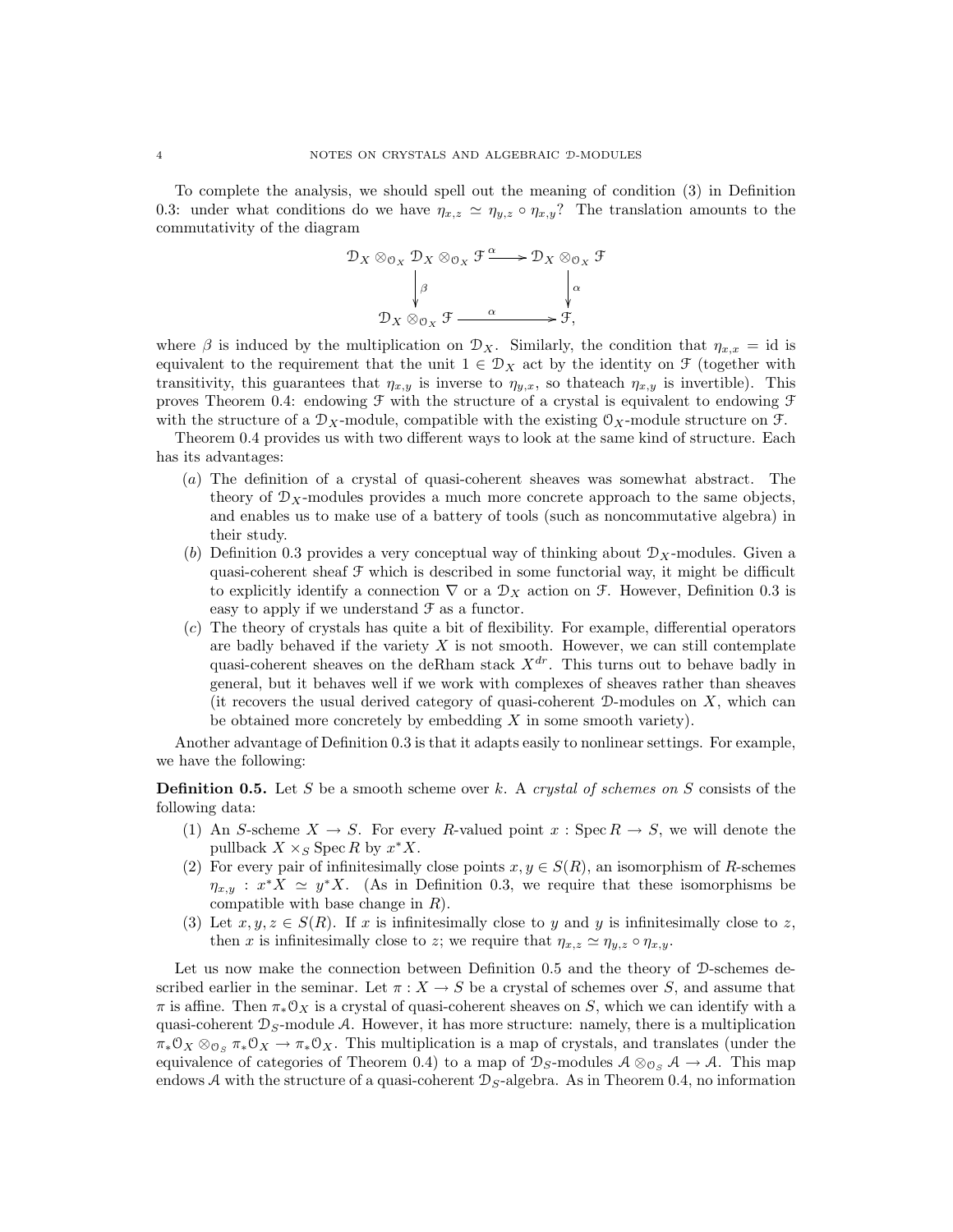is lost in the passage from  $\pi : X \to S$  to A: we can recover X as the relative spectrum of A, and the  $\mathcal{D}_S$ -module structure of A exhibits X as a crystal of schemes on S. We can summarize our discussion as follows:

**Theorem 0.6.** Let S be a smooth scheme over k. Then the category of commutative quasicoherent  $\mathcal{D}_S$ -algebras is equivalent to the category of crystals of schemes  $\pi : X \to S$  such that  $\pi$  is affine.

Remark 0.7. Theorem 0.6 provides a concrete understanding of crystals of schemes in the affine case. However, it can be used to understand crystals of schemes in general. Assume for simplicity that the base S is separated, and suppose that  $\pi : X \to S$  is a crystal of schemes over S. Let  $U \subseteq X$  be an affine open subset. We claim that  $U \to S$  is also a crystal of schemes. To prove this, we need to give a canonical isomorphism  $x^*U \simeq y^*U$  for every pair of infinitesimally close moprhisms  $x, y$ : Spec  $R \to S$ . Note that  $x^*U$  and  $y^*U$  can be identified with open subsets of the R-schemes  $x^*X$  and  $y^*X$ , which are identified by virtue of our assumption that  $X \to S$  is a crystal of schemes. We claim that this identification restricts to an isomorphism  $x^*U \simeq y^*U$ . This is a purely topological question. We may therefore replace R by the quotient  $R/I$ , where I is the nilradical of R. After this maneuver, we have  $x = y$  and the result is obvious.

Since S is separated, for every affine open subset  $U \subseteq X$  the map  $\pi|U$  is an affine map from U to S, so that  $(\pi|U)_* \mathcal{O}_U$  is a sheaf of quasi-coherent  $\mathcal{O}_S$ -algebras which we will denote by  $\mathcal{A}_U$ . The above reasoning shows that, if X is a crystal of schemes over S, then each  $A_U$  has the structure of  $\mathcal{D}_S$ -algebra; moreover, this structure depends functorially on U.

Conversely, suppose we are given a compatible family of  $\mathcal{D}_S$ -algebra structures on  $\mathcal{A}_U$ , for all open affines  $U \subseteq X$ . Then each affine  $U \subseteq X$  has the structure of a crystal of schemes over S. We claim that  $X$  then inherits the structure of a crystal of schemes over  $S$ . To prove this, we need to exhibit an isomorphism  $\eta_{x,y}: x^*X \to y^*X$  for every pair of infinitesimally close points  $x, y \in S(R)$ . The underlying map of topological spaces of  $\eta_{x,y}$  is clear (since dividing out by the nilradical of R does not change these topological spaces). The problem of promoting this map of topological spaces to a map of schemes is then local: it therefore suffices to give such a map over an open covering of  $x^*X$ , and such a covering is given by  $\{x^*U\}$  where U ranges over the affine open sets in  $X$ .

As in the case of quasi-coherent sheaves, we can phrase the definition of crystal in terms of deRham stacks. More precisely, let  $S$  be any functor from the category of commutative  $k$ algebras to sets. We define an  $S\text{-}scheme$  to be another functor X from commutative k-algebras to sets, equipped with a map  $\pi : X \to S$ , which is *relatively representable* in the following sense: for any R-point  $s \in S(R)$ , the fiber product  $X \times_S \{s\}$  (another functor from commutative  $k$ -algebras to sets) is representable by an  $R$ -scheme. If  $S$  is itself representable by a  $k$ -scheme, this recovers the usual notion of a scheme X with a map to S. If S is a smooth k-scheme, then an  $S^{dr}$ -scheme is the same thing as a crystal of schemes over S.

Let  $\pi : S' \to S$  be a map of functors. If X is an S-scheme, then the fiber product  $S' \times_S X$  is an S'-scheme, which we will denote by  $\pi^*S$ . The construction  $\pi^*$  has a right adjoint  $\pi_*$ , at least at the level of functors. Namely, let  $X' \to S'$  be a morphism in the category of functors from commutative k-algebras to sets. We define  $\pi_* X'$  to be the set of pairs  $(s, \phi)$ , where  $s \in S(R)$ and φ belongs to the inverse limit  $\lim_{s \to -s'} X'_{s'}(R')$ , taken over all pairs  $(R', s')$  where  $R'$  is a commutative R-algebra and  $s' \in S'(R')$  lifts the image of s in  $S(R')$ . The functor  $\pi_* X'$  is called the Weil restriction of X' along  $\pi$ . In general, it need not be an S-scheme, even if we assume that  $X'$  is an  $S'$ -scheme.

**Example 0.8.** Let S be a separated smooth k-scheme, and let  $\pi : X \to S$  be an arbitrary map of schemes. For each  $n \geq 0$ , let  $S^{(n)}$  denote the nth order neighborhood of the diagonal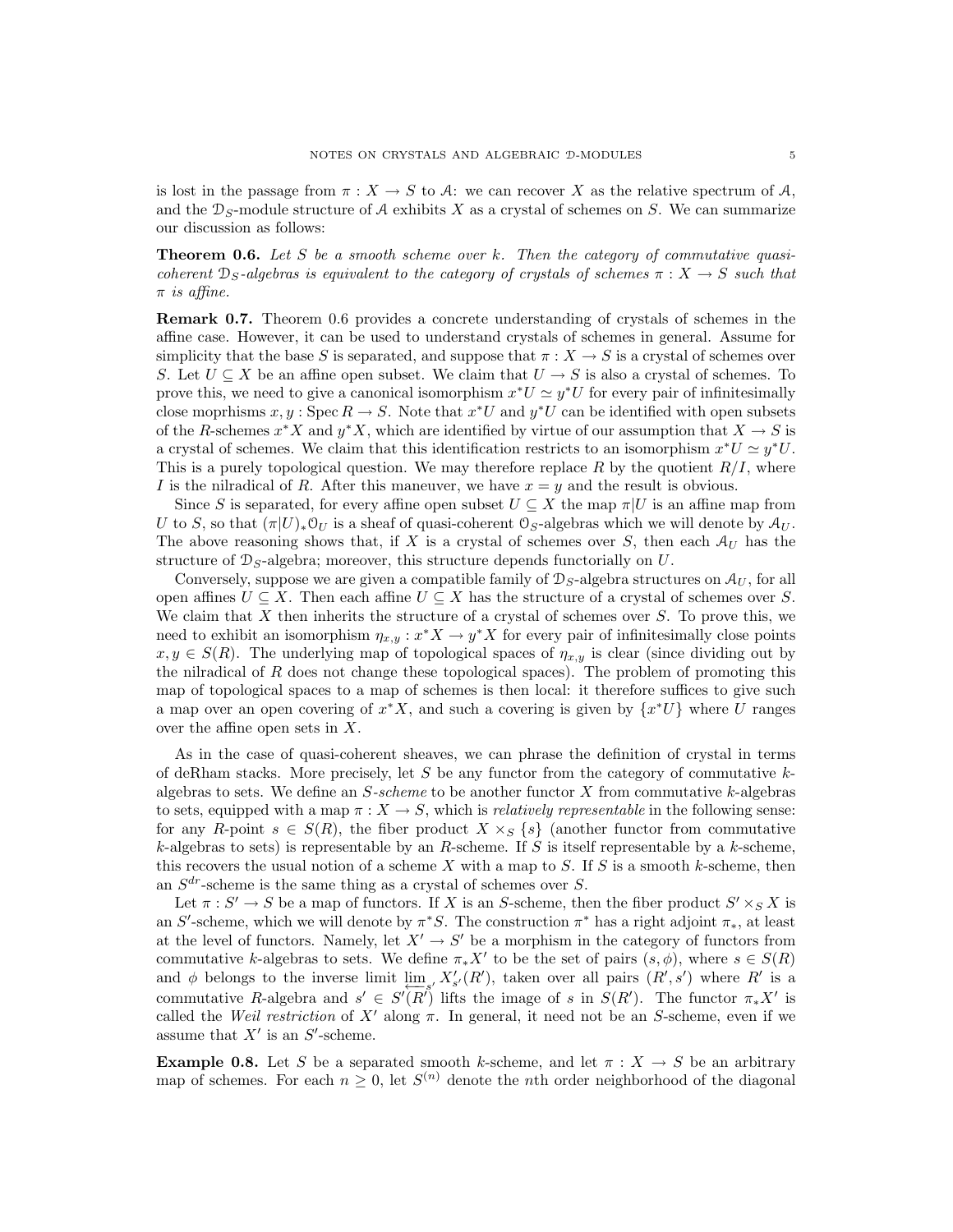in  $S \times S$ . We can mimic the constructions appearing in the proof of Theorem 0.4 at the level of schemes: namely, we can pull X back to  $S^{(n)}$  along the first projection, and then push it forward along the second projection, by means of the Weil restriction. More concretely, we define  $J^{(n)}(X)$  to be an S-scheme with the following universal property: for every S-scheme Y, we have a bijection  $\text{Hom}_S(Y, J^{(n)}(X)) \simeq \text{Hom}_S(Y \times_S S^{(n)}, X)$ . A point of  $J^{(n)}(X)$  consists of a point  $x \in X$  together with an order n jet of a section of  $\pi$  passing through x.

We have forgetful maps  $J^{(n+1)}(X) \to J^{(n)}(X)$  for  $n \geq 0$ . These maps are affine, so that the inverse limit  $J(X) = \lim_{h \to 0} J^{(n)}(X)$  is well-defined. We call  $J(X)$  the jet-scheme of the projection  $\pi$ . By construction, for every R-valued point  $x \in S(R)$ , the pullback  $x^* J(X)$  can be identified with the scheme which parametrizes sections of  $\pi$  over a formal neighborhood of x in  $S \times \text{Spec } R$ . If  $x, y \in S(R)$  are infinitesimally close, then their formal neighborhoods coincide in  $S \times \operatorname{Spec} R$ , so we get a canonical isomorphism of R-schemes  $x^*J(X) \simeq y^*J(Y)$ . These isomorphsims exhibit  $J(X)$  as a crystal of schemes over S.

One can give another more abstract argument that  $J(X)$  should have the structure of a crystal of schemes over S. Namely, we claim that  $J(X)$  is given by the Weil restriction of X along the quotient map  $\pi : S \to S^{dr}$ . More precisely,  $J(X)$  is the underlying S-scheme of this Weil restriction: that is, it is given by  $\pi^*\pi_*X$ . To prove this, we observe that there is a pullback diagram

$$
(S \times S)^{\vee} \xrightarrow{\pi_1} S
$$
  
\n
$$
\downarrow_{\pi_2} \qquad \qquad \downarrow_{\pi}
$$
  
\n
$$
S \xrightarrow{\pi} S^{dr}.
$$

There is a natural transformation of functors

$$
(\pi^*\pi_*X)\simeq (\pi_2)_*\pi_1^*X,
$$

which can be shown to be an isomorphism in this case. Note that  $(S \times S)^{\vee} \simeq \varinjlim S^{(n)}$ , so that  $(\pi_2)_*(\pi_1^*X)$  is the inverse limit of the Weil restrictions of the fiber products  $X \times_S S^{(n)}$ . By construction, this inverse limit is given by  $J(X) = \lim_{\longleftarrow} J^{(n)}(X)$ .

The argument sketched above has an additional virtue: it establishes a universal property enjoyed by the construction  $X \mapsto J(X)$ . Namely, we have proven the following:

**Proposition 0.9.** Let S be a smooth separated k-scheme. Then the construction  $X \mapsto J(X)$  is right adjoint to the forgetful functor from crystals of S-schemes to S-schemes. In other words, for any crystal of S-schemes Y, composition with the projection map  $J(X) \to X$  induces a bijection between the set Hom<sub>Sdr</sub>  $(Y, J(X))$  of maps of crystals to the set Hom<sub>S</sub> $(Y, X)$  of maps of S-schemes.

We now introduce a more specific example which is relevant to our study in this seminar:

**Example 0.10.** Let X be an algebraic curve over  $k$  and  $G$  a reductive algebraic group, and let  $\pi: \mathbf{Gr}^1 \to X$  denote the Beilinson-Drinfeld Grassmannian. More precisely, an R-valued point of  $\mathrm{Gr}^1$  is given by a triple  $(x, \mathcal{P}, \eta)$ , where  $x \in X(R)$  is a point of X,  $\mathcal{P}$  is a G-bundle on  $X \times \mathrm{Spec} R$ , and  $\eta$  is a section of P over the open set  $(X \times \text{Spec } R) - x(\text{Spec } R)$ . Then  $\pi$  exhibits  $\text{Gr}^1$  as a crystal (of Ind-schemes) over X. To see this, it suffices to observe that if  $x, y \in X(R)$  are infinitesimally close, then the open sets  $(X \times \text{Spec } R) - x(\text{Spec } R)$  and  $(X \times \text{Spec } R) - y(\text{Spec } R)$ coincide.

**Example 0.11.** Let X be an algebraic curve. Given an R-point  $x \in X(R)$ , let  $\mathbb{O}_{X,x}^{\vee}$  denote the ring of functions on the formal scheme given by completing  $X \times \operatorname{Spec} R$  along x. Then